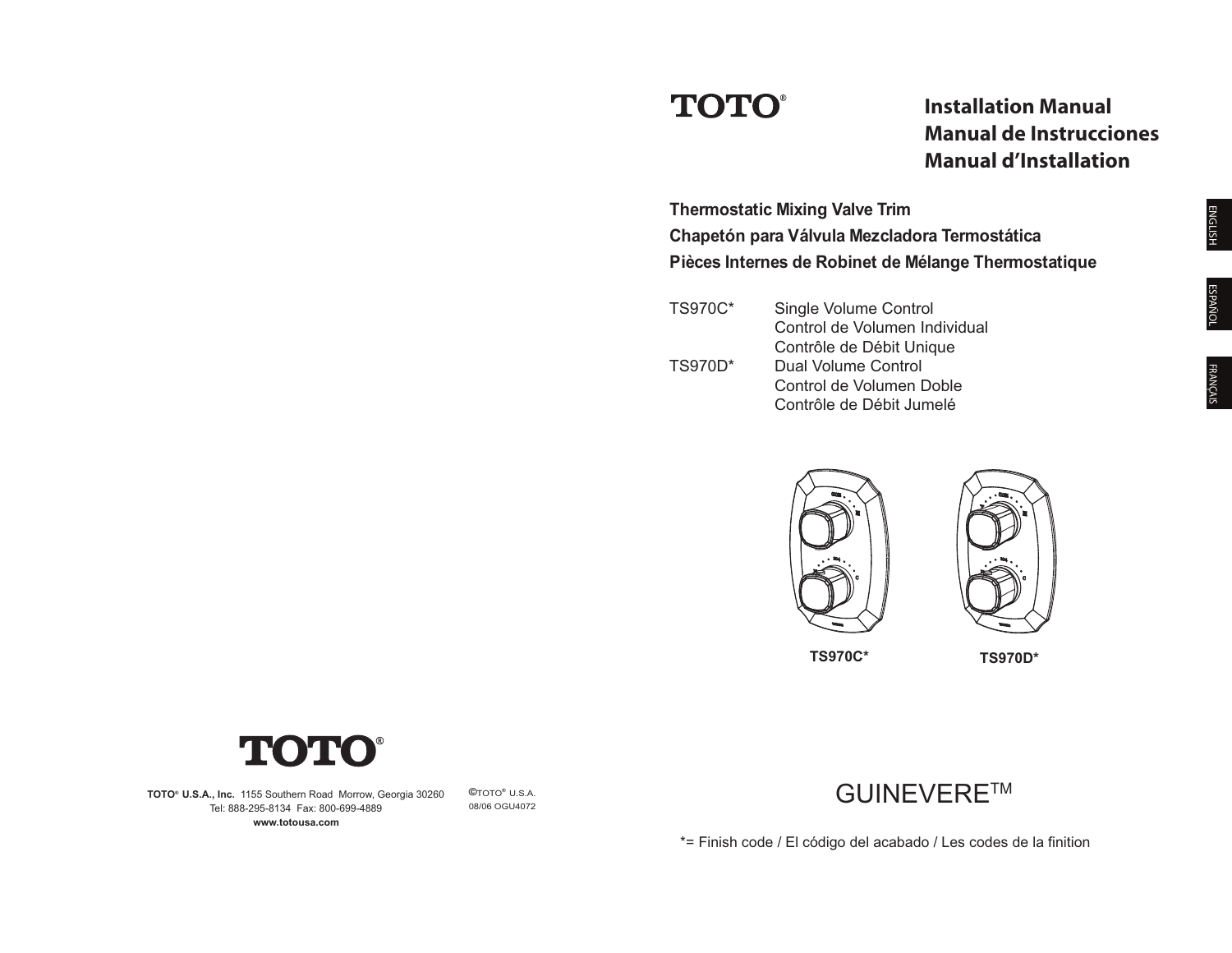# TABLE OF CONTENTS

#### THANKS FOR CHOOSING TOTO® !

TOTO's® mission is to provide the world with healthy, hygienic and more comfortable lifestyles. We design every product with the balance of form and function as a guiding principle. Congratulations on your choice.

## CARE AND CLEANING

Your new faucet is designed for years of trouble-free performance. Keep it looking new by cleaning it periodically with mild soap, rinse thoroughly with warm water and dry with a clean, soft cloth. Do not use abrasive cleaners, steel wool or harsh chemicals as these will dull the finish. Failure to follow these instructions may void your warranty.

## **!** CAUTION

**RISK OF SCALDING: THIS VALVE MUST BE CALIBRATED BY THE INSTALLER. SEE VALVE CALIBRATION PROCEDURE. Once calibrated, this valve has a limiter to prevent the temperature from exceeding 120º F (49º C).**  This valve was calibrated at the factory at the following conditions: Hot: 140º F (60º C) at 14.5 psi (0.1 Mpa) Cold: 60º F (15º C) at 14.5 psi (0.1 Mpa) Operating condition: Minimum Pressure ……………..7 psi Maximum Pressure …………….108 psi If the water pressure exceeds 108 psi, use a pressure-reducing valve to reduce the pressure down to a safe level. Supply hot water temperature should not exceed  $185^{\circ}$  F (85 $^{\circ}$  C). Using the valve above this temperature will shorten the life of valve or damage the valve and could result in leaks. ■ Do not reverse the hot and cold water inlets.

- Insulate the hot supply pipe to minimize heat loss.
- $\blacksquare$  Do not use steam for hot water supply.
- $\blacksquare$  Do not disassemble the thermo unit.

ENGLISH



2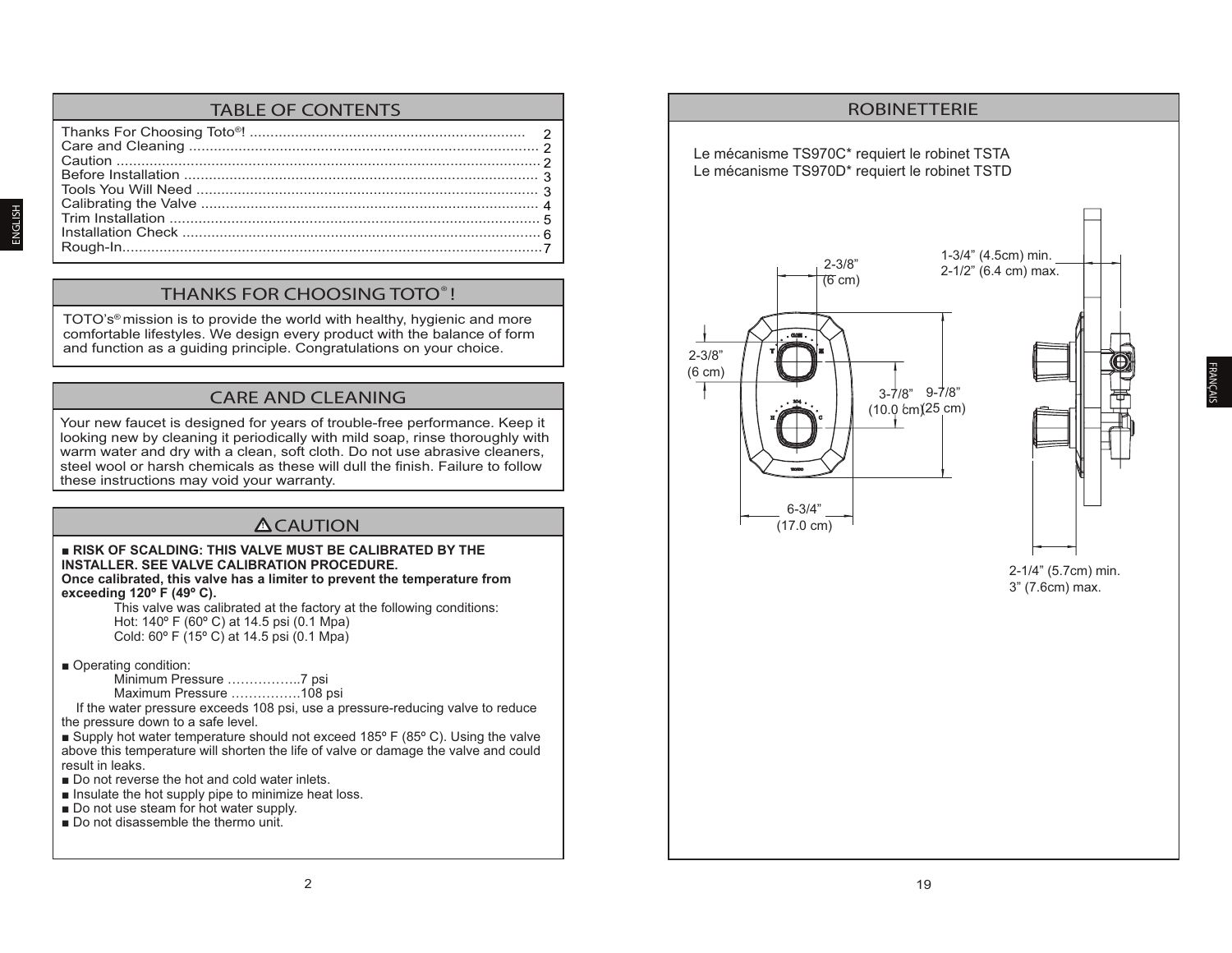#### **VÉRIFICATION DE L'INSTALLATION**

■ Ouvrez l'eau pendant environ une minute. Placez un thermomètre dans le jet d'eau pour confirmer que la température d'eau est à 40  $^{\circ}$ C.

Si la température est confirmée, tournez le bouton de température sans l'appuyer sur le bouton, dans le sens des aiguilles d'une montre jusqu'au premier cran. Confirmez que la température est d'environ  $42^{\circ}$ C.

Si la température est confirmée, appuyez sur le bouton et tournez<br>entièrement dans le sens contraire des aiguilles d'une montre jusqu'à la butée. Confirmez que la température NE DEPASSE PAS

■ Une fois confirmé, tournez le bouton de nouveau sur 40 °C et confirmez que la température correspond au réglage du bouton.

REMARQUE : Si un des réglages de température n'est pas confirmé, répétez les étapes de la procédure de calibrage dans le chapitre « CALIBRAGE DU ROBINET ».

> Bouton de contrôle du débit Bouton de verrouillage Bouton de contrôle de la température

#### **BEFORE INSTALLATION**

- Observe all local plumbing codes.
- Make sure water supply is shut off.
- Read these instructions carefully to ensure proper installations.<br>■ Make sure you have the correct model for you application:
	- - **TS970C\*** requires TSTA valve.
		- **TS970D\*** requires TSTD valve.
- Check to make sure you have the following parts indicated below.



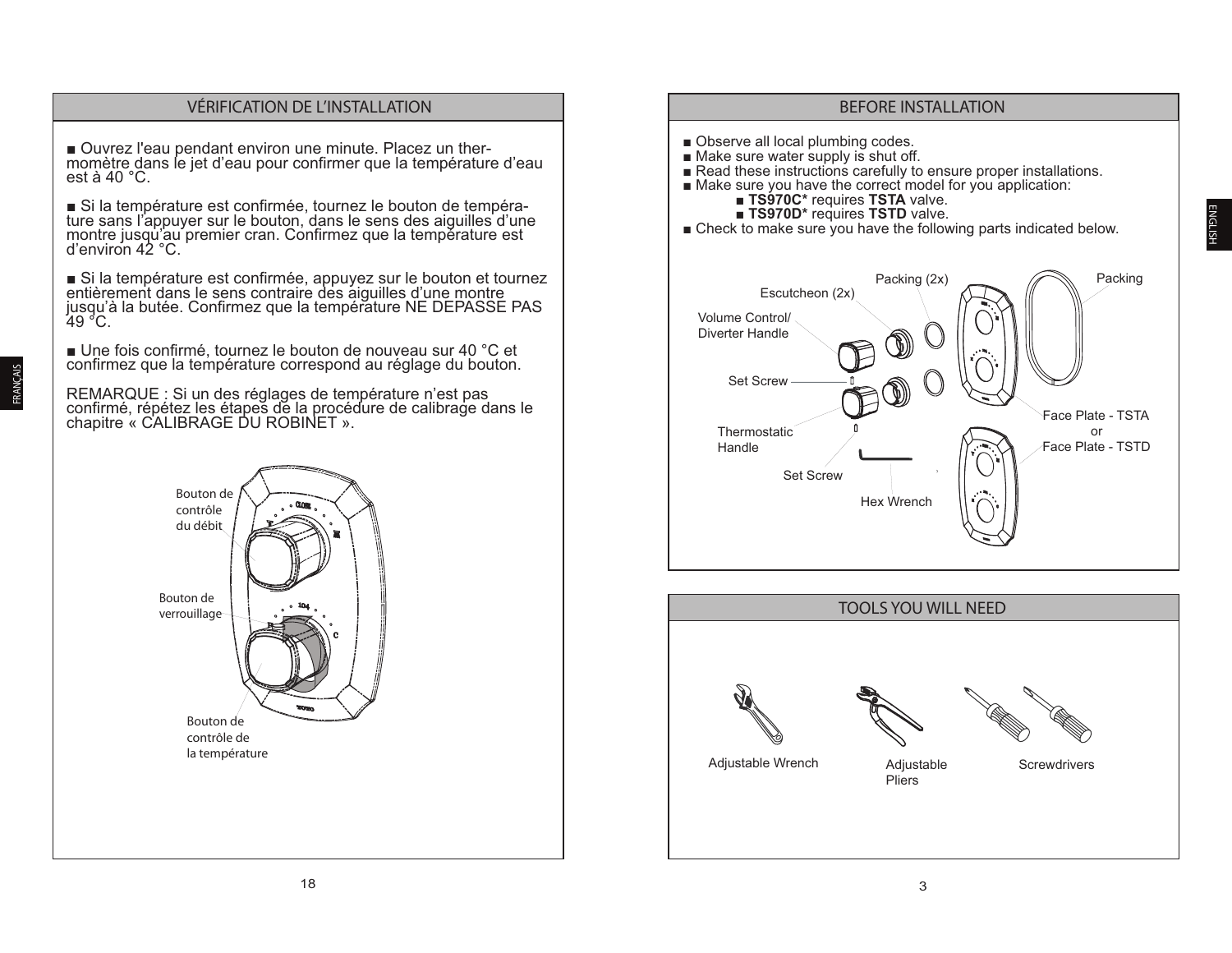

FRANÇAIS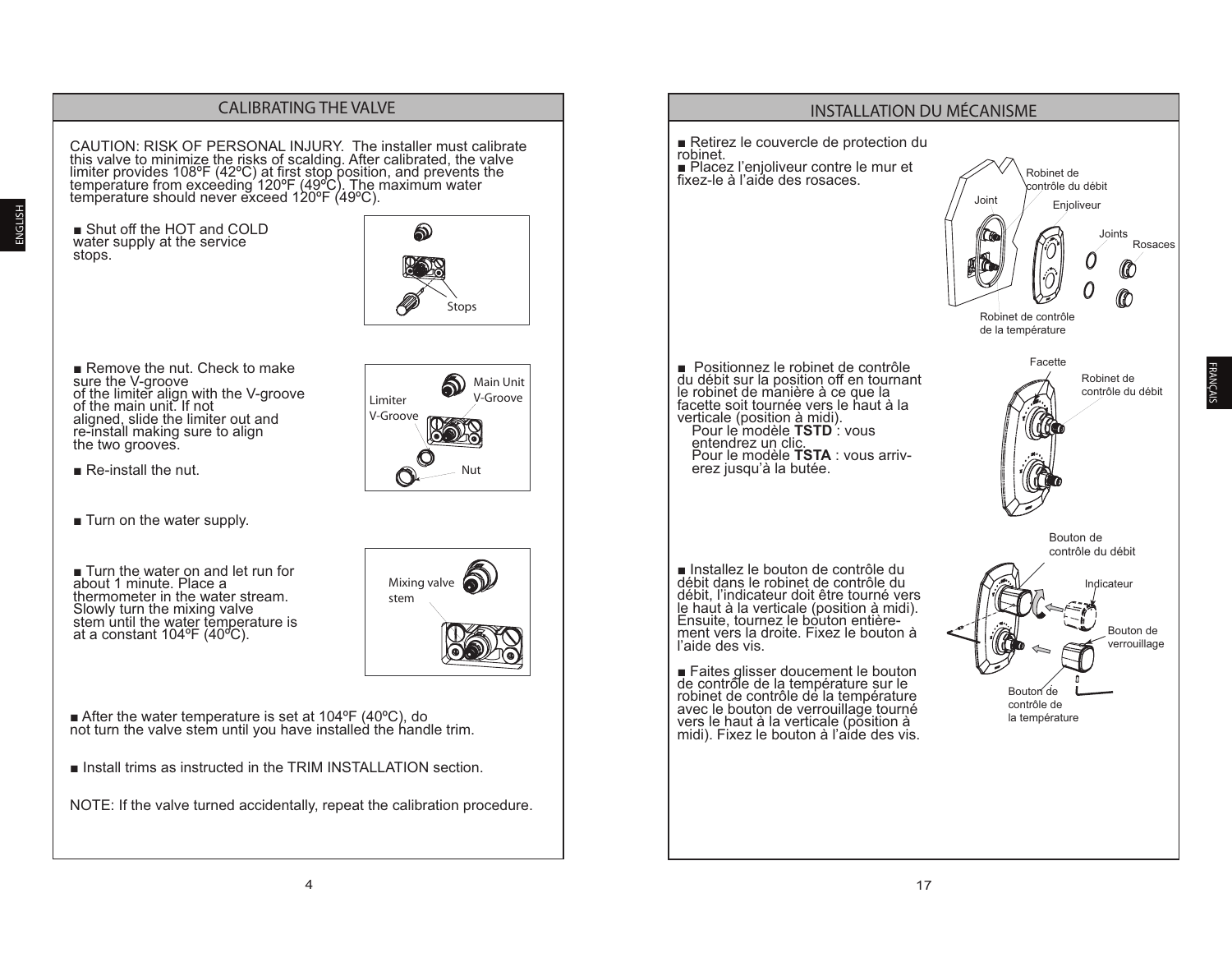#### **CALIBRAGE DU ROBINET**

ATTENTION : RISQUE DE BLESSURE CORPORELLE. L'installateur doit calibrer ce robinet pour minimiser les risques de Enforces de la calibrage, le limiteur du robinet fournit une<br>température de 42 °C au premier arrêt et empêche que la température de l'eau ne dépasse 49 °C. La température maximum de l'eau ne doit jamais dépasser 49 °C.

Coupez l'eau CHAUDE et l'eau FROIDE aux robinets d'interruption de service.



■ Retirez l'écrou. Assurez-vous que la<br>rainure en V du limiteur est alignée à la<br>rainure en V de l'unité principale. Si elle<br>n'est pas alignée, glissez le limiteur et réinstallez de manière à ce que les deux rainures soient alignées.

Réinstallez l'écrou.



Tige du

mitigeur

Ouvrez l'eau.

FRANÇAIS

Ouvrez l'eau et laissez-la couler pendant<br>environ une minute. Placez un thermomètre dans le jet d'eau. Tournez doucement la tige du mitigeur jusqu'à ce que la température<br>soit constante à 40 °C.

■ Après avoir réglé la température de l'eau<br>à 40 °C, ne pas tourner la tige du robinet tant que vous n'avez pas installé le mécanisme de la poignée.

Installez les mécanismes de la poignée comme indiqué dans le chapitre INSTALLATION DES MECANISMES.

REMARQUE : Si le robinet est accidentellement tourné, répétez la procédure de calibrage.

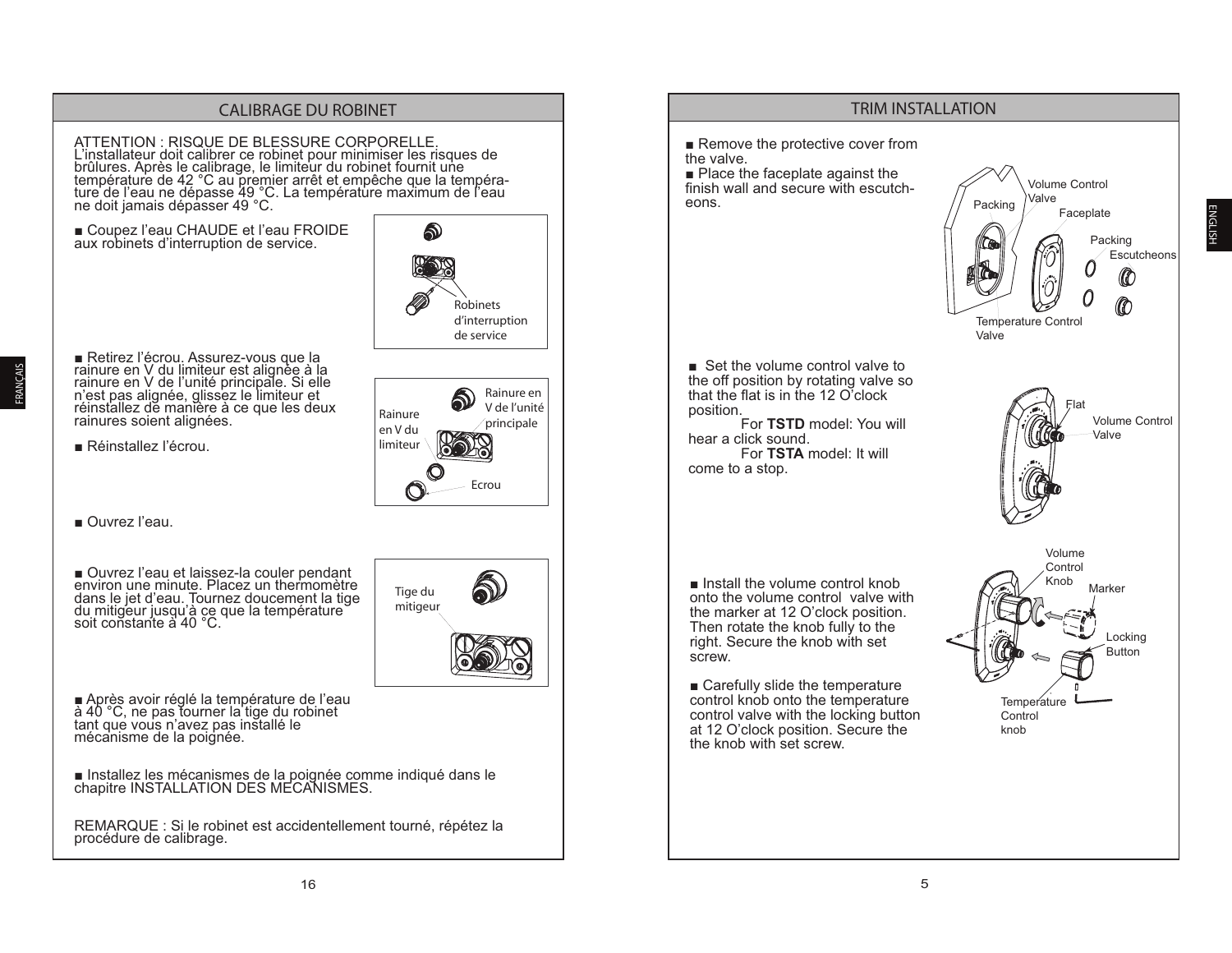

**INSTALLATION CHECK** 

ENGLISH

## Respectez les codes locaux de plomberie. Assurez-vous d'avoir coupé l'eau. ■ Lisez attentivement ces consignes afin de garantir une installation adéquate. Assurez-vous d'avoir le bon modèle pour votre application : Le TS970C\* requiert un robinet TSTA. Le TS970D\* requiert un robinet TSTD. Assurez-vous d'avoir les pièces suivantes. Joint Joint Rosace (x2) Contrôle du débit/ Poignée de l'inverseu Vis de serrage Poianée thermostatique Enjoliveur - TSTA ou Vis de serrage Enjoliveur - TSTD Clé hexagonale

**AVANT L'INSTALLATION** 

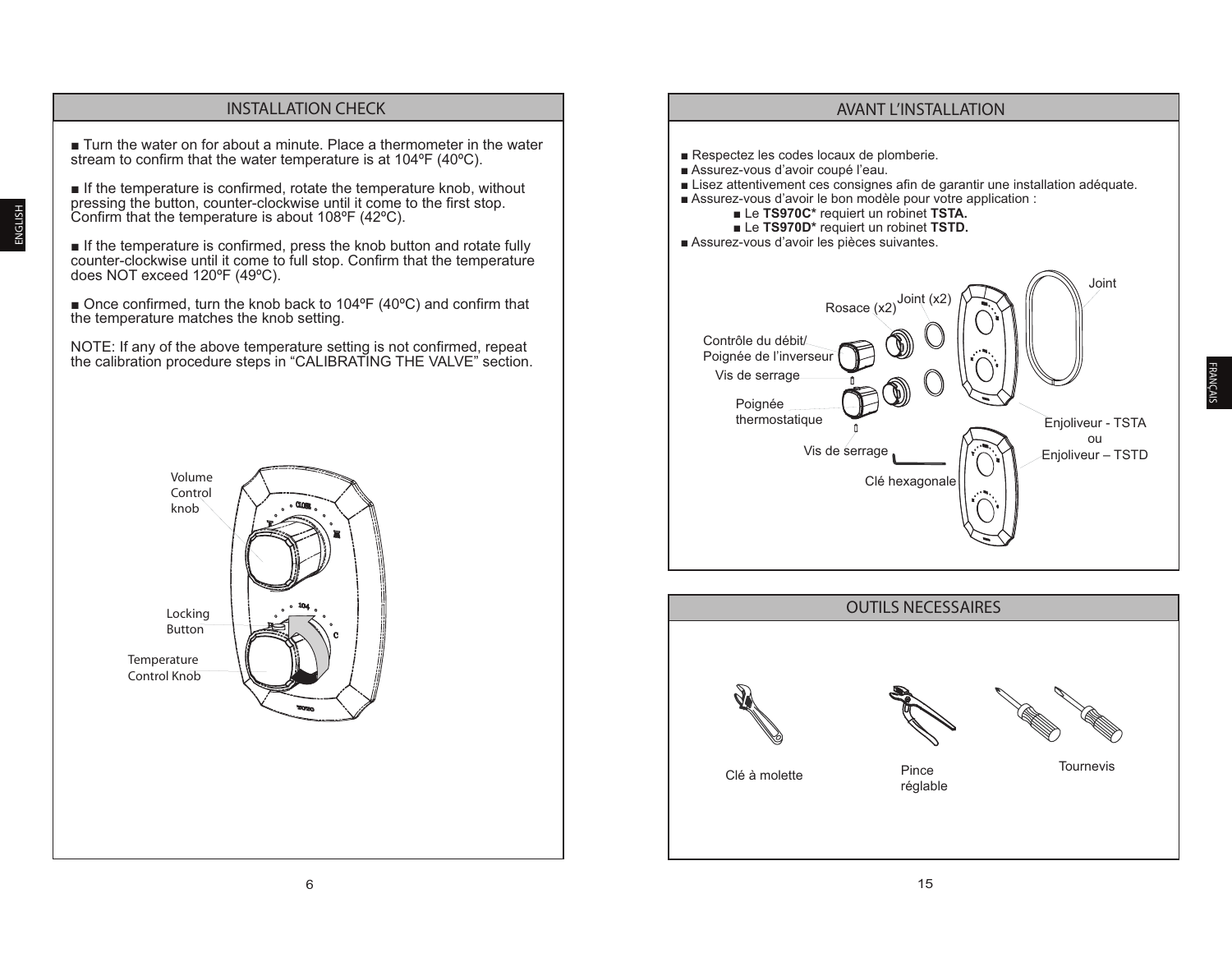#### TABLE DES MATIERES

#### MERCI D'AVOIR CHOISI TOTO® !

L'objectif de TOTO® est de fournir des modes de vie sains, hygiéniques et confortables à l'échelle mondiale. Nous concevons chacun de nos produits suivant un principe de base simple, équilibrer la forme et la fonction. Félicitations pour votre choix.

#### SOIN ET ENTRETIEN

Votre nouveau robinet est conçu pour vous assurer des années de fonctionnement sans problèmes. Maintenez son aspect neuf, nettoyez-le périodiquement avec du savon doux, rincez-le abondamment à l'eau tiède et essuyez-le avec un chiffon doux et sec. Ne pas utiliser de produits d'entretien abrasifs, de la laine d'acier ou des produits chimiques corrosifs au risque de ternir la finition. Si vous ne suivez pas ces consignes, la garantie ne sera pas valable.

## **!** ATTENTION

#### **RISQUE DE BRULURES : CE ROBINET DOIT ETRE CALIBRE PAR L'INSTALLATEUR. VOIR LA PROCEDURE DE CALIBRAGE DU ROBINET. Une fois calibré, ce robinet possède un limiteur qui empêche la température de l'eau de dépasser 49 °.**

Ce robinet a été calibré à l'usine selon les conditions suivantes : Chaud : 60 °C à 0,1 Mpa Froid : 15 °C à 0,1 Mpa

- $\blacksquare$  Condition de fonctionnement :
	- Pression minimum ……………..0,48 bar Pression maximum …………….7,56 bar
	-

 Si la pression de l'eau dépasse 7,56 bar, utilisez un réducteur de pression pour réduire la pression jusqu'à un niveau sûr.

La température de l'eau chaude ne doit pas dépasser 85° C. Si vous utilisez le robinet à une température supérieure, vous risquez d'écourter la durée de vie de votre robinet ou de l'endommager ce qui risque d'entraîner des fuites.

- Ne pas inverser les orifices d'entrée de l'eau chaude et de l'eau froide.
- Solez la conduite d'eau chaude pour minimiser la perte de chaleur.
- Ne pas utiliser de jet pour la distribution d'eau chaude.
- $\blacksquare$  Ne pas démonter le thermocouple.

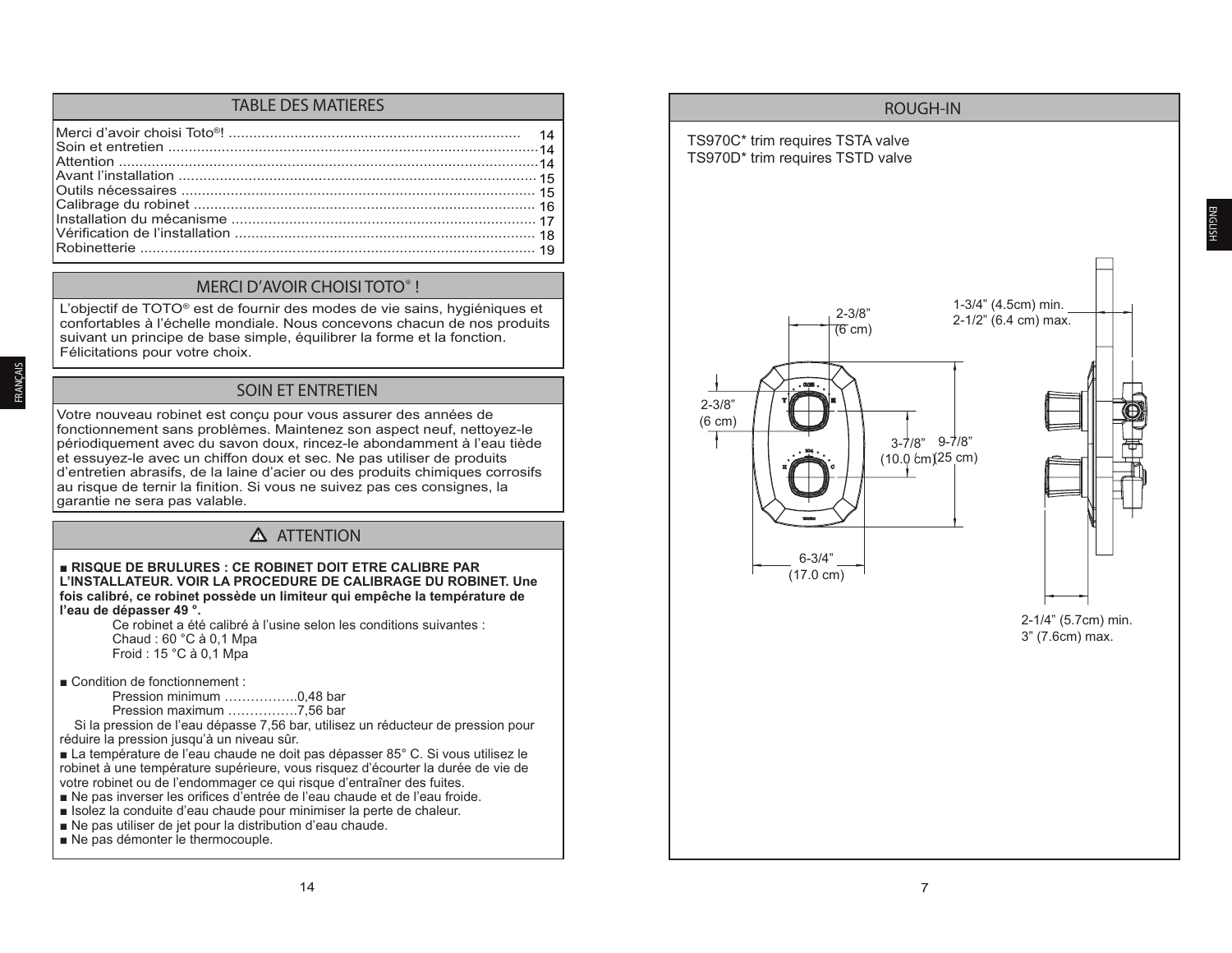#### CONTENIDO

#### ¡GRACIAS POR ELEGIR TOTO® !

La misión de TOTO® es proporcionar estilos de vida saludables, higiénicos y más cómodos. Diseñamos cada producto con el equilibro de forma y función como principio rector. Felicitaciones por su elección.

#### CUIDADO Y LIMPIEZA

Su nuevo grifo está diseñado para funcionar sin problemas durante muchos años. Si desea que luzca como nuevo, límpielo periódicamente con jabón suave, enjuáquelo bien con agua tibia y séquelo con un paño suave y limpio. No use limpiadores abrasivos, lana de acero o sustancias químicas ásperas, ya que opacarán el acabado. El incumplimiento de estas instrucciones puede anular su garantía.

#### **!** PRECAUCIÓN

#### **RIESGO DE QUEMADURA: EL INSTALADOR DEBE CALIBRAR ESTA VÁLVULA. CONSULTE EL PROCEDIMIENTO DE CALIBRACIÓN. Una vez calibrada, la válvula tiene un limitador que evita que la temperatura exceda los 120 ºF (49 ºC).**

Esta válvula fue calibrada en la fábrica en las siguientes condiciones: Caliente: 140 ºF (60 ºC) a 14.5 psi (0.1 Mpa) Frío: 60 ºF (15 ºC) a 14.5 psi (0.1 Mpa)

■ Condiciones de operación:

Presión mínima ……………..7 psi

Presión máxima …………….108 psi

 Si la presión de agua excede los 108 psi, use una válvula de reducción de presión para bajar la presión a un nivel seguro.

**E** La temperatura del suministro de aqua caliente no debe superar los 185 °F (85 °C). Si se usa por encima de esta temperatura se acortará la vida de la válvula o la misma se dañará, y podrían originarse pérdidas de agua.

 $\blacksquare$  No invierta las entradas de agua caliente y fría.

Aísle el tubo de suministro de agua caliente para minimizar la pérdida de calor.

No use vapor para el suministro de agua caliente.

Do desarme la unidad térmica.



ESPAÑO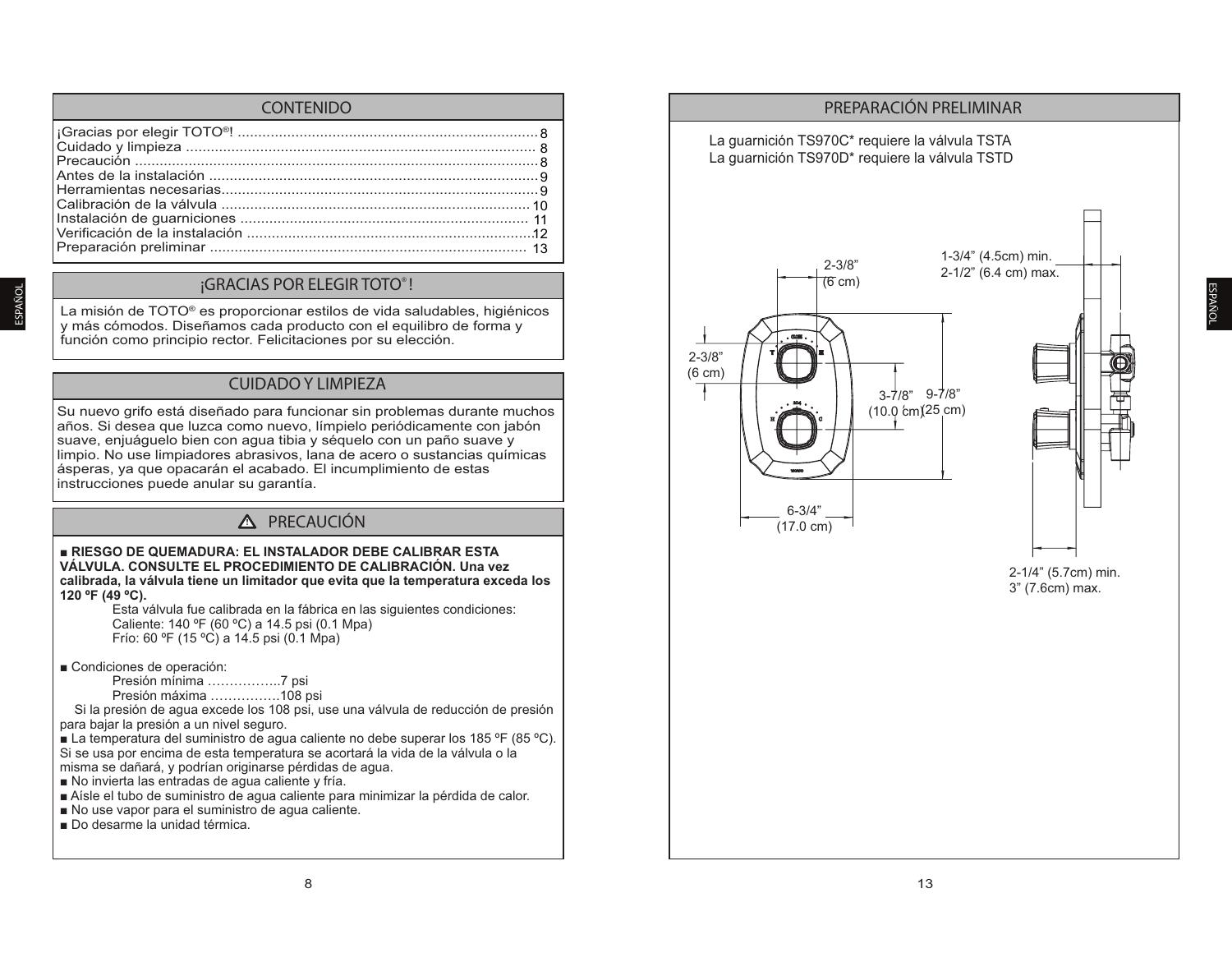## **VERIFICACIÓN DE LA INSTALACIÓN**

Deje correr el aqua durante aproximadamente un minuto. Coloque un termómetro en la corriente de agua para confirmar que la temperatura ésta a 104 °F (40 °C).

Si se confirma la temperatura, gire la perilla de temperatura, sin presionar el botón, en sentido contrario a las manecillas del reloj hasta que llegue al primer tope. Confirme que la temperatura esta alrededor de 108  $\degree$ F (42  $\degree$ C).

Si la temperatura se confirma, presione el botón de la perilla y gírelo totalmente en sentido contrario a las manecillas del reloj hasta que se detenga totalmente. Confirme que la temperatura NO exceda los 120 °F  $(49 °C)$ .

■ Una vez confirmada, gire la perilla a 104 °F (40 °C) y confirme que la temperatura coincida con la marcada por la perilla.

NOTA: Si cualquiera de las configuraciones de temperatura anteriores no se confirma, repita los pasos del procedimiento de calibración de la se communa, replia los pasos dol procedimientos

# Perilla de control de volumen Botón de bloqueo Perilla de control de temperatura



ANTES DE LA INSTALACIÓN







Llave de tuercas aiustable

Alicates Destornilladores aiustables